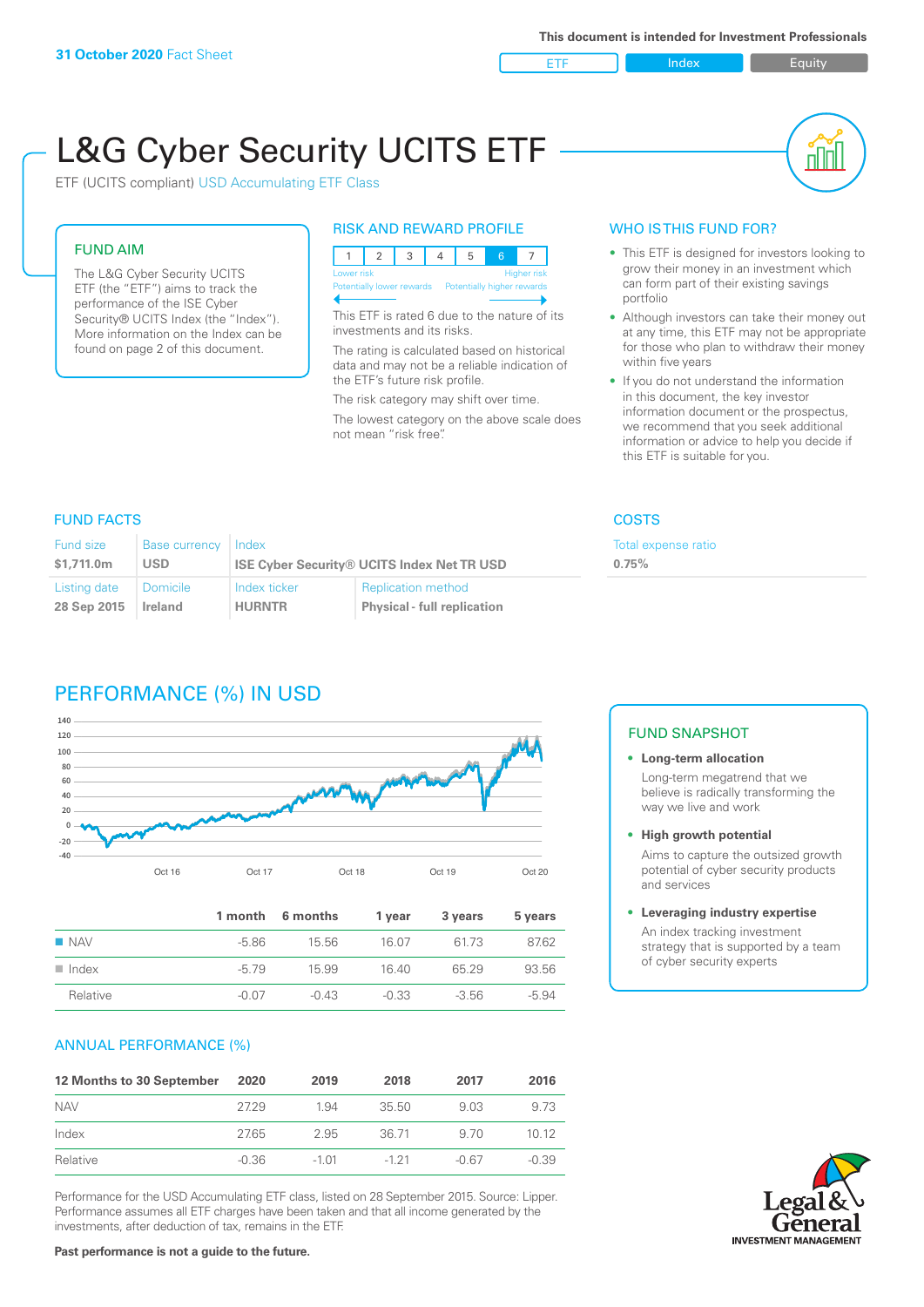# L&G Cyber Security UCITS ETF

### INDEX BREAKDOWN

The breakdowns below relate to the Index. The ETF's portfolio may deviate from the below. All data source LGIM unless otherwise stated. Totals may not sum to 100% due to rounding.





■ Top 10 constituents 24.2% Rest of Index 75.8% No. of constituents in Index 55

#### TOP 10 CONSTITUENTS (%)

| Cloudflare                               | 3.0 |
|------------------------------------------|-----|
| FireEye                                  | 27  |
| Splunk                                   | 25  |
| Onespan                                  | 25  |
| Nortonl ifel ock                         | 23  |
| Blackberry Rq                            | 2.3 |
| Cyberark                                 | 23  |
| <b>Check Point Software Technologies</b> | 22  |
| NetScout Systems                         | 22  |
| Fortinet                                 | フフ  |
|                                          |     |

#### INDEX DESCRIPTION

The Index aims to track the performance of a basket of stocks of companies that are actively engaged in providing cyber security technology and services.

The Index is comprised of companies which are publically traded on various stock exchanges around the world that generate a material proportion of their revenues from the cyber security industry. The industry is deemed to be comprised of companies in the following two subsectors: (1) Infrastructure Providers that develop hardware and software for safeguarding internal and external access to files, websites and networks; and (2) Service Providers that provide consulting and secure cyber-based services.

A company is only eligible for inclusion in the Index if it is of a sufficient size (determined by reference to the total market value of its shares) and it is sufficiently "liquid" (a measure of how actively its shares are traded on a daily basis).

Within the Index, the weights allocated to the Infrastructure Provider and Service Provider subsectors are determined by reference to the relative size of each sector (i.e. the total market value of the shares of all companies within each subsector). Initially, the companies are equally weighted within each subsector. However, an adjustment to the weights is made if any company falls short of a liquidity test that is applied to each company individually.

#### INVESTMENT MANAGER

GO ETF Solutions LLP is the investment manager for each of the exchange traded funds (ETFs) issued by Legal & General UCITS ETF Plc and is responsible for the day-to-day investment management decisions for this ETF. The team is highly experienced with respect to all aspects relating to the management of an ETF portfolio, including collateral management, OTC swap trading, adherence to UCITS regulations and counterparty exposure and monitoring.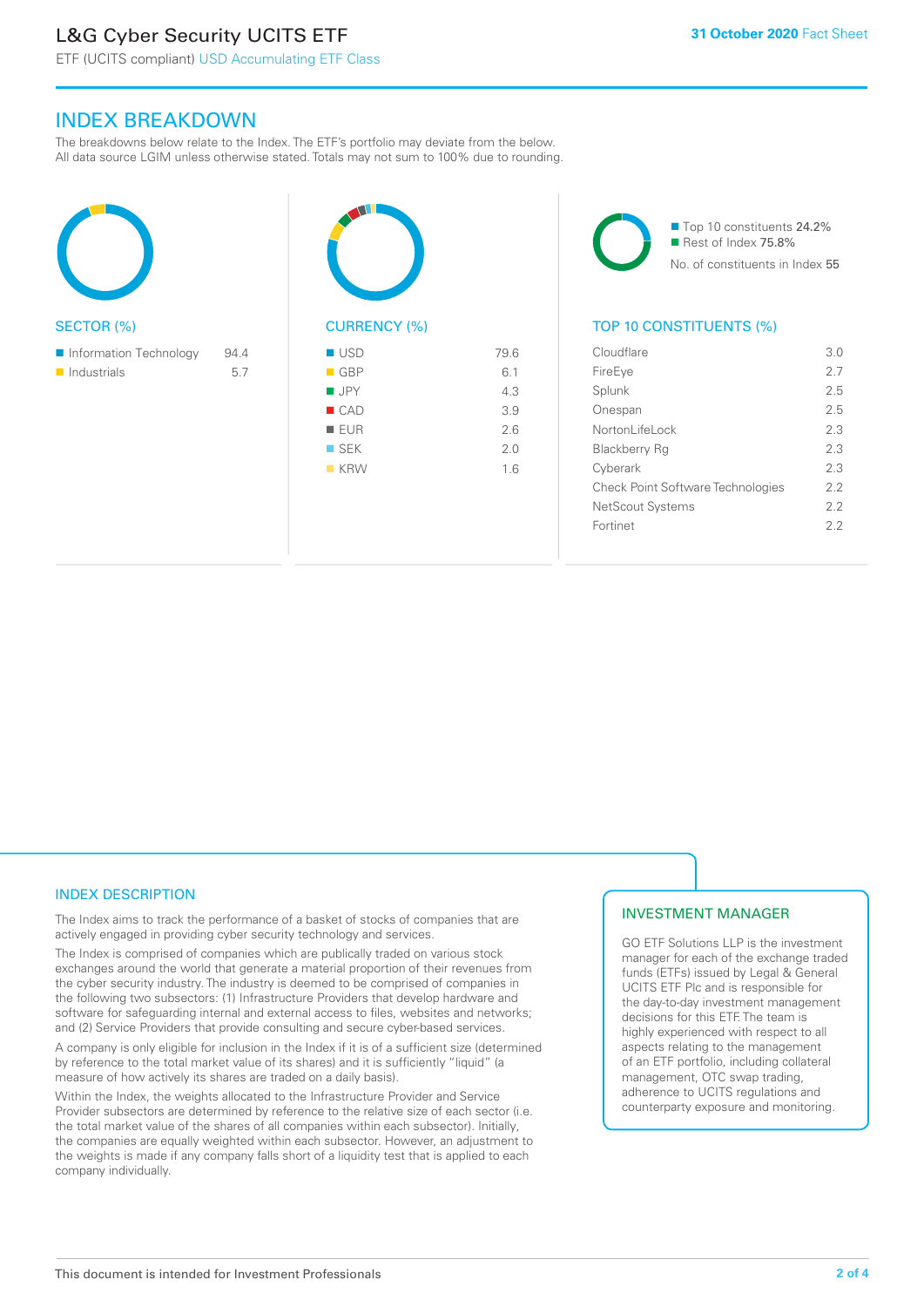# L&G Cyber Security UCITS ETF

ETF (UCITS compliant) USD Accumulating ETF Class

#### KEY RISKS

- The value of an investment and any income taken from it is not guaranteed and can go down as well as up; you may not get back the amount you originally invested.
- An investment in the ETF involves a significant degree of risk. Any decision to invest should be based on the information contained in the relevant prospectus. Prospective investors should obtain their own independent accounting, tax and legal advice and should consult their own professional advisers to ascertain the suitability of the ETF as an investment.
- The value of the shares in the ETF is directly affected by increases and decreases in the value of the Index. Accordingly the value of a share in the ETF may go up or down and a shareholder may lose some or the entire amount invested.
- The ETF's ability to closely track the Index will be affected by its ability to purchase and/or sell the Index constituents and any legal or regulatory restrictions or disruptions affecting them.
- The ETF's ability to closely track the Index will also be affected by transaction costs and taxes incurred when adjusting its investment portfolio generally and/ or to mirror any periodic adjustments to the constituents of the Index. There can be no certainty that ETF shares can always be bought or sold on a stock exchange or that the market price at which the ETF shares may be traded on a stock exchange will reflect the performance of the Index.
- The ETF is subject to the risk that third party service providers (such as a bank entering into swaps with the ETF or the ETF's depositary) may go bankrupt or fail to pay money due to the ETF or return property belonging to the ETF.
- As the Index includes micro, small and medium-sized publicly traded companies, the ETF is subject to the risk that such companies may be more vulnerable to adverse business or economic events and greater and more unpredictable price changes than larger companies or the stock market as a whole.
- The ETF is subject to the risks associated with technology-focused companies and are particularly vulnerable to rapid developments in technology (which may leave their products out-of-date), government regulation and competition from domestic and foreign competitors who may have lower production costs. Such companies may also have difficulties establishing and maintaining patents, copyrights, trademarks and trade secrets relating to their products which could negatively affect their value.

For more information, please refer to the key investor information document on our website Ø

#### TRADING INFORMATION

| <b>Exchange</b>           | <b>Currency ISIN</b> |              | <b>SEDOL</b>   | <b>Ticker</b> | <b>Bloomberg</b> |
|---------------------------|----------------------|--------------|----------------|---------------|------------------|
| London Stock Exchange USD |                      | IE00BYPLS672 | <b>BYPLS67</b> | <b>USPY</b>   | <b>USPYLN</b>    |
| London Stock Exchange GBP |                      | IE00BYPLS672 | BYRGP36        | <b>ISPY</b>   | ISPY I N         |
| Borsa Italiana            | EUR                  | IE00BYPLS672 | <b>BYV7098</b> | <b>ISPY</b>   | <b>ISPY IM</b>   |
| Deutsche Börse            | EUR                  | IF00BYPLS672 | BYRMFH8 USPY   |               | <b>USPY GY</b>   |
| <b>SIX Swiss Exchange</b> | <b>CHF</b>           | IE00BYPLS672 | <b>RYSXHT6</b> | <b>ISPY</b>   | <b>ISPY SW</b>   |
| NYSE Euronext             | FUR                  | IE00BYPLS672 | <b>BE33SD9</b> | ISPY          | <b>ISPY NA</b>   |

The currency shown is the trading currency of the listing.



#### SPOTLIGHT ON LEGAL & GENERAL INVESTMENT MANAGEMENT

We are one of Europe's largest asset managers and a major global investor, with assets under management of €1,369.6 billion (as at 30 June 2020). We work with a wide range of global clients, including pension schemes, sovereign wealth funds, fund distributors and retail investors.

Source: LGIM internal data as at 30 June 2020. The AUM disclosed aggregates the assets managed by LGIM in the UK, LGIMA in the US and LGIM Asia in Hong Kong. The AUM includes the value of securities and derivatives positions.

#### COUNTRY REGISTRATION



#### TO FIND OUT MORE



#### **Index Disclaimer**

Nasdaq, Inc. and its respective affiliates do not guarantee the accuracy and/or the completeness of the ISE Cyber Security® UCITS Index (the "Index") or any data included therein and Nasdaq, Inc. and its respective affiliates shall have no liability for any errors, omissions, or interruptions therein. Nasdaq, Inc. and its respective affiliates make no warranty, express or implied, as to results to be obtained by the adviser, owners of the ETF, or any other person or entity from the use of the Index or any data included therein. Nasdaq, Inc. and its respective affiliates make no express or implied warranties, and expressly disclaim all warranties, of merchantability or fitness for a particular purpose or use with respect to the Index or any data included therein. Without limiting any of the foregoing, in no event shall Nasdaq, Inc. or its respective affiliates have any liability for any lost profits or indirect, punitive, special or consequential damages or losses, even if notified of the possibility of such damages.